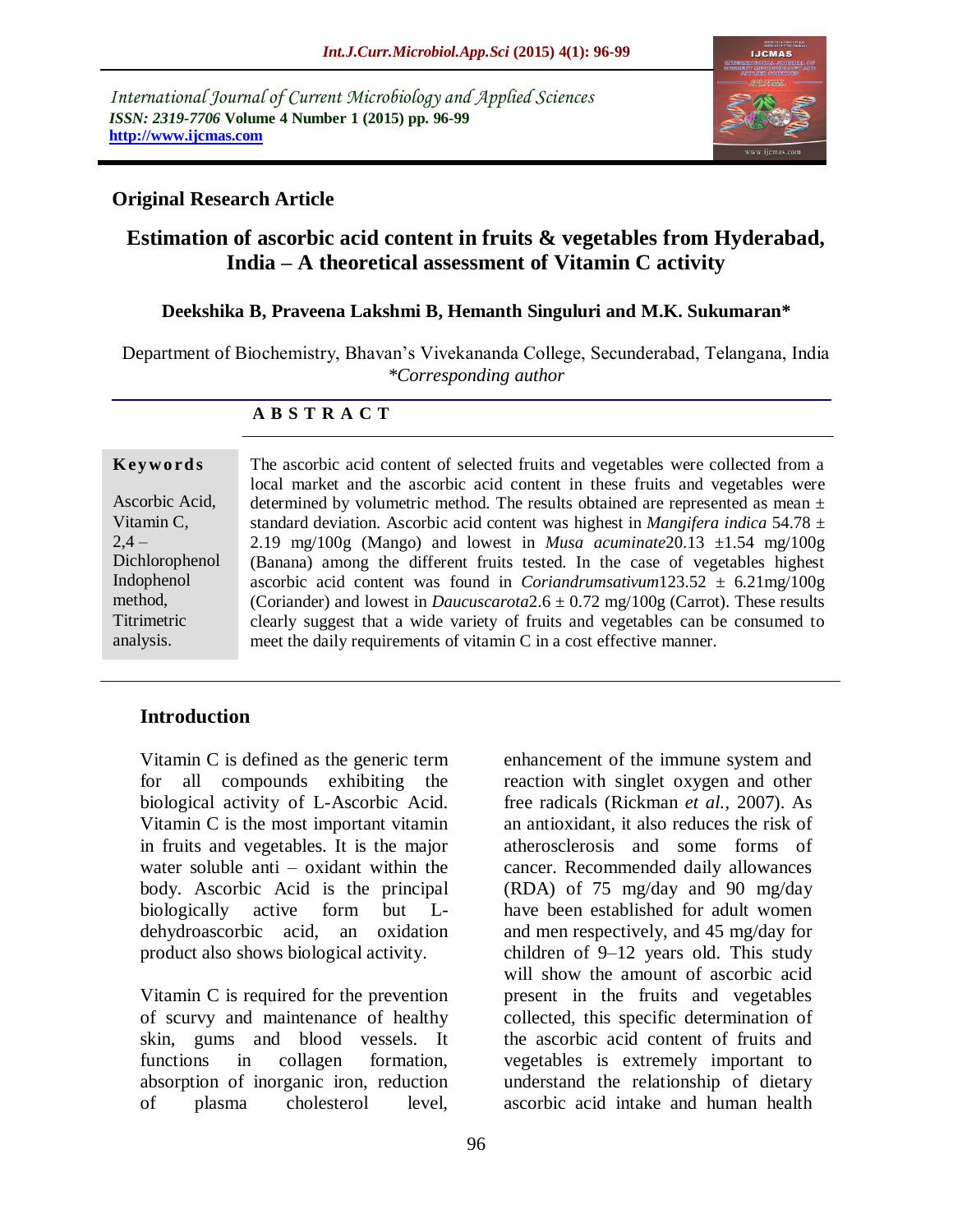(Marti *et al.,* 2009; Chakraborthy *et al.,* 2014; Rekha *et al.,* 2012).

# **Materials and Methods**

Fresh fruits and vegetables were purchased from local market in Hyderabad city. Before the extraction procedure, all the samples were thoroughly cleaned using deionized water to remove any adhering contaminants if present. Vitamin C in the samples was determined on the same day of purchase to avoid the instability of vitamin C.

5gof the edible portion of each of the samples were accurately weighed and ground to a paste in a mortar and pestle with the addition of 10 ml of  $4\%$ (w/v) oxalic acid. The mixture was further ground and strained through a muslin cloth and the final volume of the extract was made up to 25 ml with 4% oxalic acid in a standard flask. The analysis of the sample was based on the 2,4-D dye used (Rao and Deshpande, 2006; Rekha, 2012).

## **Results and Discussions**

The ascorbic acid content of the fruits and vegetables were determined by titrimetric analysis and results are summarized in tables I and II respectively. The results obtained were comparable to the results of other studies carried out on the estimation of vitamin C from some local fruits and vegetables. (Rahman *et al.,* 2008; Vasanth Kumar *et al.,* 2013).

Results presented in table I indicates that the highest content of vitamin C to be present in *Mangifera indica* (Mango)  $(54.78 \pm 2.19 \text{ mg}/100 \text{g})$ , and lowest in

the case of *Musa acuminate* (Banana)  $(20.13 \pm 1.54 \text{ mg}/100 \text{g})$ . It is also observed that both *Citrus tangerina* (Orange) and Citrus *limetta* (Sweet Lime) showed almost similar vitamin C content. Another finding is that *Vitis vinifera* (Black grape), *Vitis vinifera*(Green grape) and *Musa acuminate* (Banana) showed similar vitamin C content with a variation of about 2-3mg among these fruits.

**Table.1** Amount of ascorbic acid in fruits

| S.No | <b>Name of Fruit</b>              | Vitamin C (mg/100g)<br><b>Mean</b> + Standard<br><b>Deviation</b> |
|------|-----------------------------------|-------------------------------------------------------------------|
| 1.   | Mangiferaindica<br>(Mango)        | $54.78 \pm 2.19$                                                  |
| 2.   | Citrus tangerina<br>(Orange)      | $47.84 \pm 4.74$                                                  |
| 3.   | Citrus<br>limetta<br>(Sweet Lime) | $47.41 \pm 1.70$                                                  |
| 4.   | Manilkarazapota<br>(Sapodilla)    | $33.08 \pm 1.89$                                                  |
| 5.   | Vitisvinifera (Black<br>grape)    | $23.55 \pm 0.95$                                                  |
| б.   | Vitisvinifera (Green<br>grape)    | $22.52 \pm 2.43$                                                  |
| 7.   | Musa<br>acuminate<br>(Banana)     | $20.13 \pm 1.54$                                                  |

In the case of vegetables, *Coriandrum sativum* (Coriander) showed the highest vitamin C content  $(123.52 \pm 6.21)$ mg/100g), while *Daucus carota* (Carrot) showed lowest vitamin C content  $(2.6 \pm$ 0.72 mg/100g). Unlike the vitamin C content in fruits, only *Brassica oleracea* (Cabbage) and *Momordica charantia* (Bitter gourd) showed some similarity in the vitamin C content with a variation of about 5mg. The vitamin C content in all the other vegetables varied significantly ranging from 88.58  $\pm$  3.46 mg/100g for *Momordica charantia* (Bitter gourd) to 2.6 ± 0.72 mg/100g for *Daucus carota*(Carrot)(table II).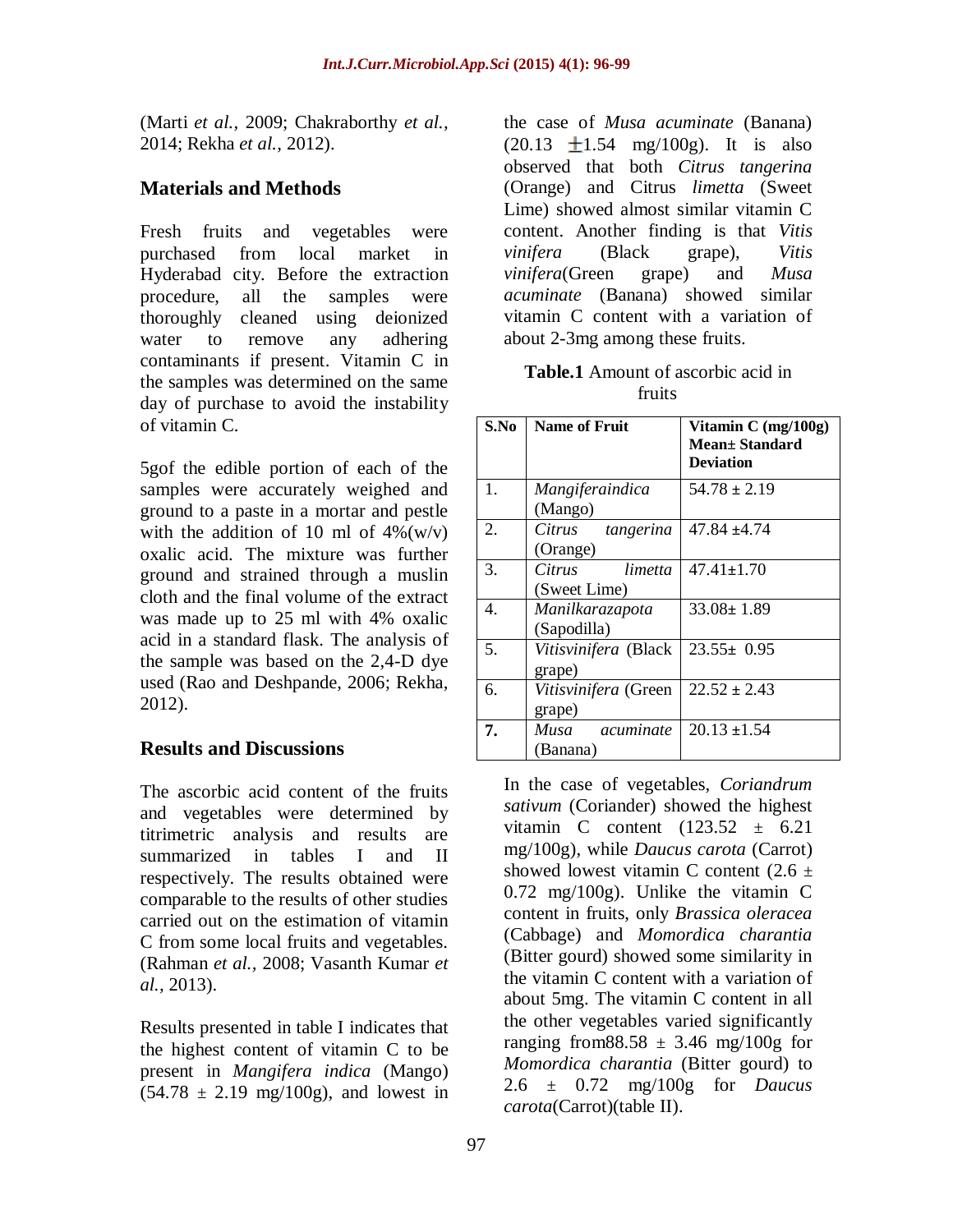| S.No | <b>Name of Vegetable</b>                   | Vitamin C<br>(mg/100g)<br><b>Mean</b> ±<br><b>Standard</b><br><b>Deviation</b> |
|------|--------------------------------------------|--------------------------------------------------------------------------------|
| 1.   | Coriandrum sativum<br>(Coriander)          | $123.52 \pm 6.21$                                                              |
| 2.   | Capsicum frutescens<br>(Green chilly)      | $110.63 \pm 4.81$                                                              |
| 3.   | Brassica oleracea<br>(Cabbage)             | $105.58 \pm 8.16$                                                              |
| 4.   | Momordica charantia<br>(Bitter gourd)      | $88.58 \pm 3.46$                                                               |
| 5.   | Solanum melongena<br>(Eggplant or Brinjal) | $44.33 \pm 4.56$                                                               |
| 6.   | Spinacia oleracea<br>(Spinach)             | $26.31 \pm 0.98$                                                               |
| 7.   | Solanum lycopersicum<br>(Tomato)           | $24.91 \pm 1.91$                                                               |
| 8.   | Solanum tuberosum<br>(Potato)              | $17.04 \pm 1.18$                                                               |
| 9.   | Allium sativum (Garlic)                    | $13.06 \pm 1.10$                                                               |
| 10.  | Daucuscarota subsp.<br>sativus (Carrot)    | $2.6 \pm 0.72$                                                                 |

**Table.2** Amount of ascorbic acid in vegetables

Based on the above results the following conclusions can be drawn.

\*In the case of fruits, *Citrus tangerina* (Orange) or *Citrus limetta* (Sweet Lime) and *Vitis vinifera* (Black grape) or *Vitis vinifera* (Green grape) or *Musa acuminate* (Banana)can be used as alternative sources of vitamin C depending up the availability of these fruits.

\*In the case of vegetables similarity of vitamin C content was observed only in the case of *Capsicum frutescens* (Green chilly) and *Brassica oleracea* (Cabbage), while all the other vegetables varied considerably in their vitamin C content. Based on the above findings it can be suggested that one can select a particular fruit or vegetable for the daily

requirement of vitamin C depending upon the availability in market and upon the age group of an individual.

#### **Acknowledgements**

The support of Prof. Y. Ashok, Principal, Bhavan's Vivekananda College and Dr. A. Sai Padma HOD, Department of Biochemistry, Bhavan's Vivekananda College are gratefully acknowledged.

### **References**

- Chakraborthy, A., Ramani, P., Sherlin, H., Premkumar, P., Natesan, A. 2014. Antioxidant and prooxidant activity of Vitamin C in oral environment. *Indian J. Dent. Res.*, 25(4): 499.
- Marti, N., Mena, P., Canovas, J.A., Micol, V., Saura, D. 2009. Vitamin C and the role of citrus juices as functional food. *Natural Product commun.*, 4(5): 677– 700.
- Rahman, M., Khan, M., Hosain, M. 2008. Analysis of Vitamin C (ascorbic acid) contents in various fruits and vegetables by UV-spectrophotometry. *Bangladesh J. Sci. Ind. Res.,* 42(4).
- Rao, B., Deshpande, V. 2006. Experimental biochemistry. Tunbridge Wells, Kent, Anshan.
- Rekha, C., Poornim, G., Manasa, M., Abhipsa, V., Devi, J., Kumar, H., Kekuda, T. 2012. Ascorbic acid, total phenol content and antioxidant activity of fresh juices of four ripe and unripe citrus fruits. *Chem. Sci. Trans.*, 1(2): 303–310.
- Rickman, J., Barrett, D., Bruhn, C. 2007. Nutritional comparison of fresh, frozen and canned fruits and